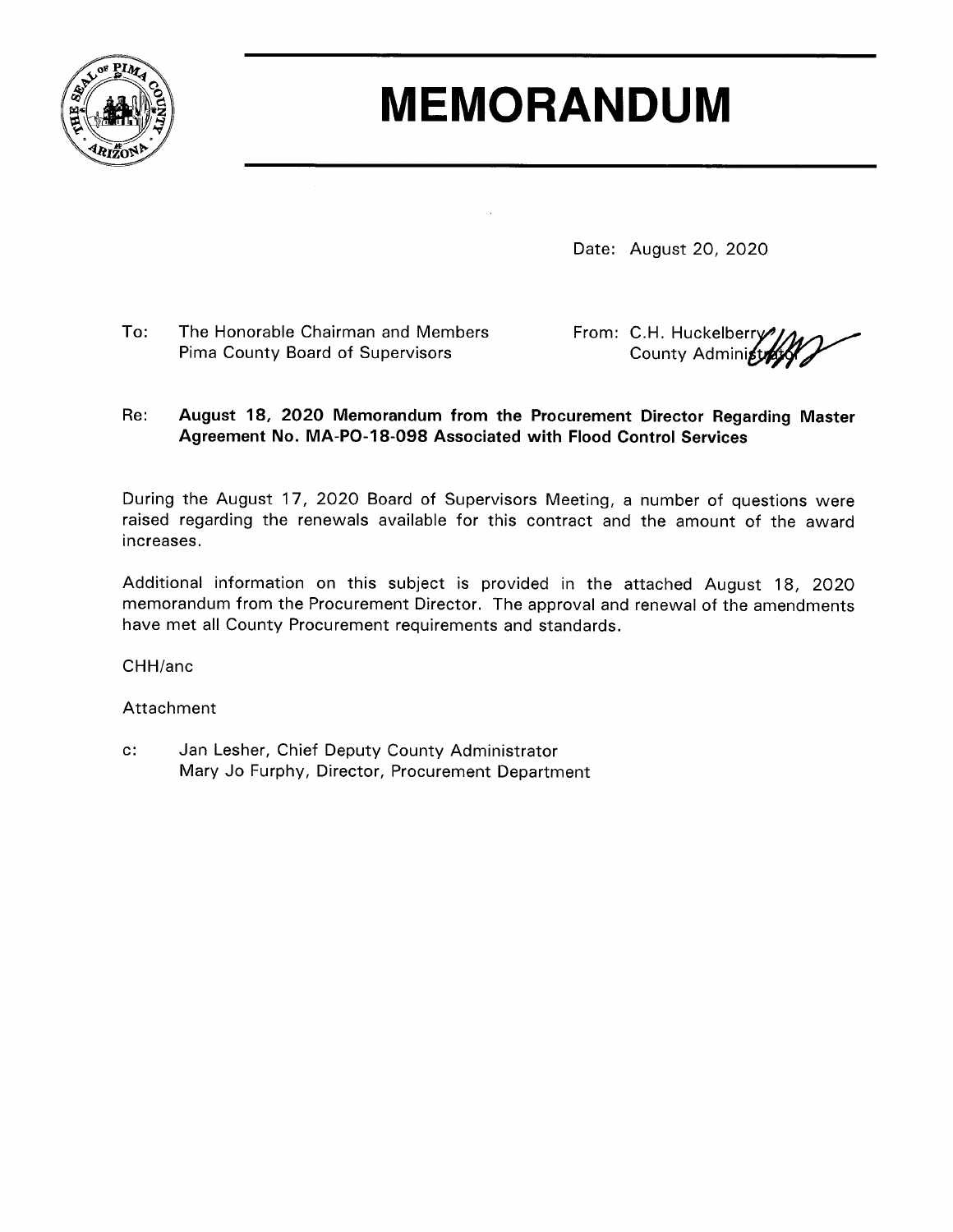

**Date:** August 18, 2020

**To:** C. H. Huckelberry, County Administrator

**From:**  Mary Jo Furphy, Procurement Director Ma

- **Thru:** Jan Lesher, Chief Deputy County Administrat
- **Re:** Board of Supervisors August 17, 2020 Agenda Item 8 Contract Ratification, Master Agreement No. MA-PO-18-098, Job Order Contract for Flood Control Services, Contract Award Summary and Authorization

At the August 17, 2020 Board of Supervisors Meeting, the authority of the Procurement Director to approve renewal amendments that extend as required contracts for another annual period and add the Board approved annual award amount was questioned. The fact of two remaining potential renewal periods was also questioned. The renewal periods are noted below. Following is a summary of the contract award actions approved by the Board of Supervisors (Board) and the Procurement Director (PD).

| Item                    | Renewal<br>Period | Term                  | Award<br>Approval                        | <b>Award Action</b>                                                                                                             | <b>Contract Not-</b><br><b>To-Exceed</b><br>Total |
|-------------------------|-------------------|-----------------------|------------------------------------------|---------------------------------------------------------------------------------------------------------------------------------|---------------------------------------------------|
| Original<br>10/17/17    |                   | 10/17/17-<br>10/16/18 | Board                                    | \$5,000,000 Annual Award with four annual renewal<br>periods                                                                    | \$5,000,000                                       |
| AM01<br>10/08/18        | 1                 | 10/17/18-<br>10/16/19 | PD                                       | Annual Renewal - Add \$5,000,000 annual award<br>amount                                                                         | \$10,000,000                                      |
| AM02<br>09/30/19        | $\overline{2}$    | 10/17/19-<br>10/16/20 | <b>PD</b>                                | Annual Renewal - Add \$5,000,000 annual award<br>amount                                                                         | \$15,000,000                                      |
| <b>AM03</b><br>01/21/20 |                   | 10/17/19-<br>10/16/20 | PD                                       | Increase job order limit from \$1M to \$2M per BOS-<br>approved revisions to Policy D29.1(IV)(F) on 12/03/19                    | \$15,000,000                                      |
| <b>AM04</b><br>04/07/20 |                   | 10/17/19-<br>10/16/20 | <b>Board</b>                             | Add \$5,000,000 for additional planned projects and<br>maintenance requirements                                                 | \$20,000,000                                      |
| AM05<br>07/15/20        |                   | 10/17/19-<br>10/16/20 | <b>Board</b><br>Ratification<br>08/17/20 | Add additional \$5M for emergency flood response<br>٠<br>work                                                                   | \$25,000,000                                      |
|                         |                   |                       |                                          | Increase annual award amount from \$5M to \$10M<br>$\bullet$<br>for the remaining two renewal periods                           |                                                   |
|                         |                   |                       |                                          | Shorten contract expiration date from 10/16/21 to<br>$\bullet$<br>06/30/21 to align with fiscal year at Department's<br>request |                                                   |